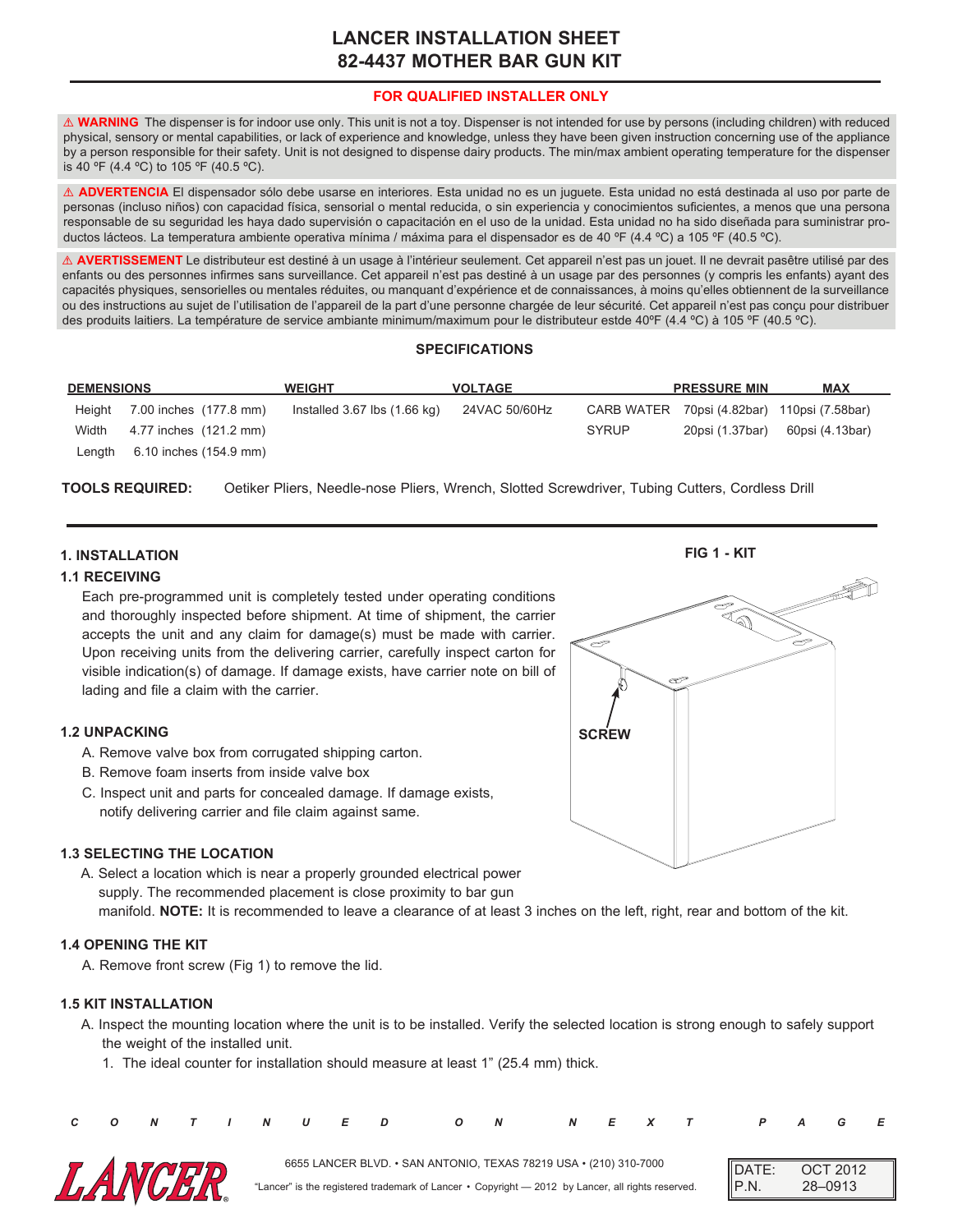#### **1.5 KIT INSTALLATION - CONTINUED**

- B. The kit must be installed as shown.
- C. Pre-drill (4) holes for valve box and secure. **NOTE:** Use the keyholes on the stainless steel as a template.
- D. Secure the kit in place using the screws provided. Refer to Fig 2.

**NOTE:** The kit is shipped with the Valve shutoffs in the 'open' position. To 'close' the shutoffs, use needle-nose pliers, turn the valves counter-clockwise (Fig 3).





#### **1.6 CONNECTING TO WATER SUPPLY**

- A. Use a tube cutter to cut tubing. Tubing cut with other items will result in plastic shavings that could plug the flow controls in the dispensing valve.
- B. Refer to the Plumbing Diagram (Fig 4) for plumbing line connections.

**NOTE: FOR BARGUN FLOW RATE, REFER TO BARGUN MANUFACTURER INSTRUCTIONS.** Water pipe connections and fixtures directly connected to a potable water supply must be sized, installed, and maintained according to federal, state, and local laws. An adequate potable water supply must be provided. It is recommended that the supply shut-off is easily accessible.

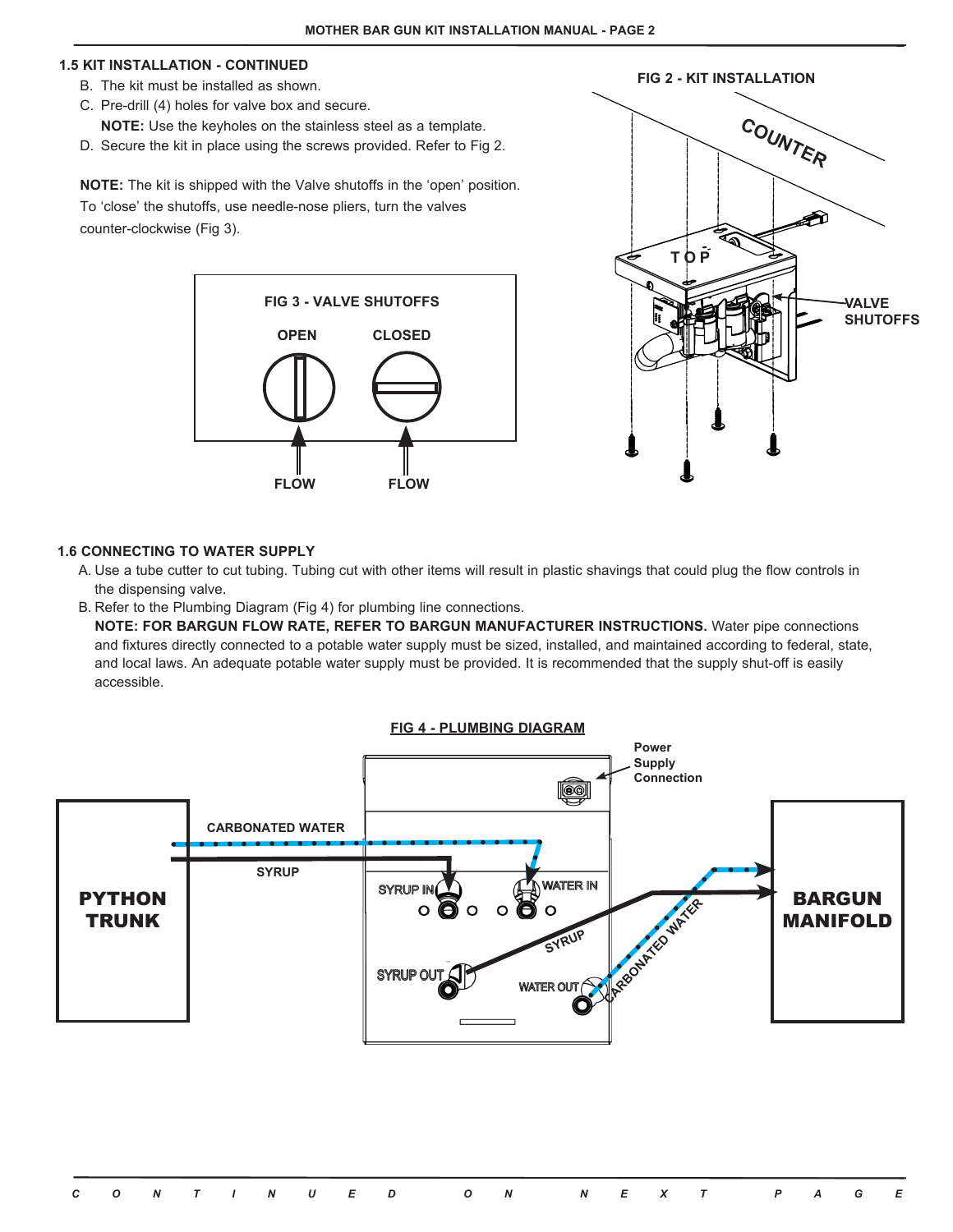#### **1.6 CONNECTING TO ELECTRICAL SUPPLY**

- A. Plug harness into the Valve Box Power Connector (Fig 5).
- B. Plug the unit to a 24VAC 50/60Hz wall outlet.

### **FIG 5 - POWER CONNECTOR**



A WARNING Check the dispenser serial number plate for correct electrical requirements of unit. Do not plug into a wall electrical outlet unless the current shown on the serial number plate agrees with local current available. This unit must be properly electrically grounded to avoid possible fatal electrical shock or serious injury to the operator. The power cord has a three-prong grounded plug. If a three-hole grounded electrical outlet is not available, use an approved method to ground the unit. Follow all local electrical codes when making connections. Each power supply must have a separate electrical circuit. Do not use extension cords. Do not "gang" together with other electrical devices on the same outlet. The keyswitch does not disable the line voltage to the transformer primary. ALWAYS disconnect power to the dispenser before attempting any internal maintenance. Only qualified personnel should service internal components of electrical control housing. Make sure that all water lines are tight and units are dry before making any electrical connections!

! **ADVERTENCIA ELÉCTRICA** Verifique la placa con el número de serie del dispensador, donde encontrará los requisitos eléctricos correctos de la unidad. No enchufe la unidad en un tomacorriente de pared a menos que la corriente indicada en la placa con el número de serie concuerde con la corriente local disponible. Esta unidad debe estar debidamente conectado a tierra para evitar posibles choques eléctricos mortales o lesiones graves al operador. Al hacer las conexiones, respete todos los códigos eléctricos locales. Cada dispensador debe tener un circuito eléctrico independiente. No use extensiones con esta unidad. No la conecte junto con otros dispositivos eléctricos al mismo tomacorriente. El interruptor de llave no corta el voltaje de línea al transformador primario. Desconecte siempre la alimentación eléctrica a la unidad para evitar lesiones personales antes de tratar de realizar tareas de mantenimiento. El servicio de los componentes internos de la caja de control eléctrico debe confiarse exclusivamente a personal calificado. Asegúrese de que todas las líneas de agua estén ajustadas y las unidades estén secas antes de hacer conexiones eléctricas.

! **AVERTISSEMENT ÉLECTRIQUE** Examinez la plaque de numéro de série du distributeur pour connaître les bonnes exigences en matière d'électricité pour l'appareil. Ne le branchez pas à une prise électrique murale à moins que le courant indiqué sur la plaque de numéro de série corresponde au courant local disponible. L'unité doit être mise à la terre électriquement pour éviter une décharge électrique mortelle ou des blessures graves possibles à l'opérateur. Le bloc d'alimentation doit être mis à la terre électriquement correctement pour éviter des blessures graves ou une décharge électrique mortelle. Le cordon d'alimentation a une fiche à trois branches mise à la terre. Si aucune prise de courant électrique à trois trous n'est disponible, utilisez une méthode approuvée pour mettre l'unité à la terre. Respectez tous les codes électriques locaux lorsque vous faites des connexions. Chaque source d'alimentation doit avoir un circuit électrique séparé. N'utilisez pas de cordons prolongateurs. Ne branchez pas plusieurs appareils électriques à la même prise de courant. L'interrupteur à clé ne coupe pas la tension secteur au transformateur primaire. Déconnectez TOUJOURS l'alimentation en électricité à la distributrice avant de faire de l'entretien interne. Seul le personnel qualifié devrait faire l'entretien/la réparation des composants internes dans le logement des commandes électriques. Assurez-vous que toutes les conduites d'eau sont étanches et que les appareils sont secs avant de faire des connexions électriques!

## **THE KIT IS SHIPPED READY TO USE, NO PROGRAMMING NECESSARY. TO BRIX, CLEAN AND SANITIZE THE LINES REFER TO THE BARGUN MANUFACTURER'S INSTRUCTIONS.**